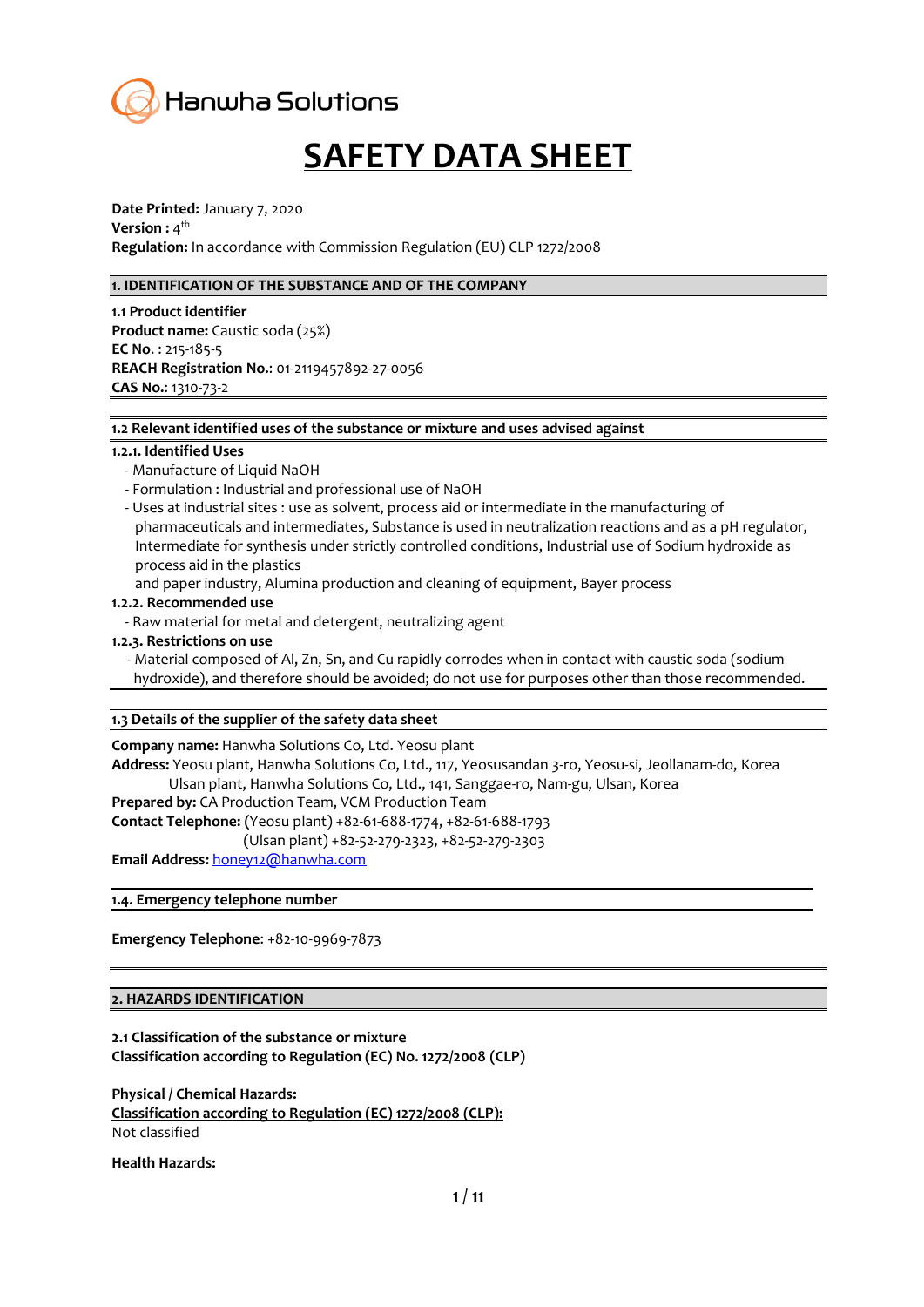

#### **Classification according to Regulation (EC) 1272/2008 (CLP):**

Skin corrosion/Irritation: Category 1A Serious eye damage/eye irritation, Category 1

#### **Environmental Hazards:**

**Classification according to Regulation (EC) 1272/2008 (CLP):** Not classified

**2.2 Label elements**

**Hazard pictograms:** 

**Signal word:** Danger



**Hazard statement:** H314 Causes severe skin burns and eye damage. H318 Causes serious eye damage. **Additional precautionary statements**  EUH070 'Toxic by eye contact' EUH071 'Corrosive to the respiratory tract' **Precautionary statements** - **Precaution** P260 Do not breathe dust/fume/gas/mist/vapours/spray. P264 Wash thoroughly after handling. P280 Wear protective gloves/protective clothing/eye protection/face protection. - **Treatment** P301+P330+P331 If swallowed: Rinse mouth. Do not induce vomiting. P303+P361+P353 If ON SKIN (OR HAIR): Remove/Take off immediately all contaminated clothing. Rinse skin with water/shower. P304+P340 If inhaled: Remove victim to fresh air and keep at rest in a position comfortable for breathing. P305+P351+P338 IF IN EYES: Rinse cautiously with water for several minutes. Remove contact lenses, if present and easy to do. Continue rinsing. P310 Immediately call a poison center or doctor/physician. P321 Specific treatment (see information on this label). P363 Wash contaminated clothing before reuse.

#### - **Storage**

P405 Store locked up.

#### - **Disposal**

P501 Dispose the contents/container in accordance with local/regional/national/international regulations.

**2.3 Other hazards**

**Health:** 3 **Flammability:** 0 **Reactivity:** 1

#### **3. COMPOSITION/INFORMATION ON INGREDIENTS**

|           | CAS No. | EC No. |           | Classification according to | 'Pre`            |
|-----------|---------|--------|-----------|-----------------------------|------------------|
| Component |         |        | Conc. / % | 1272/2008/EEC               | registration No. |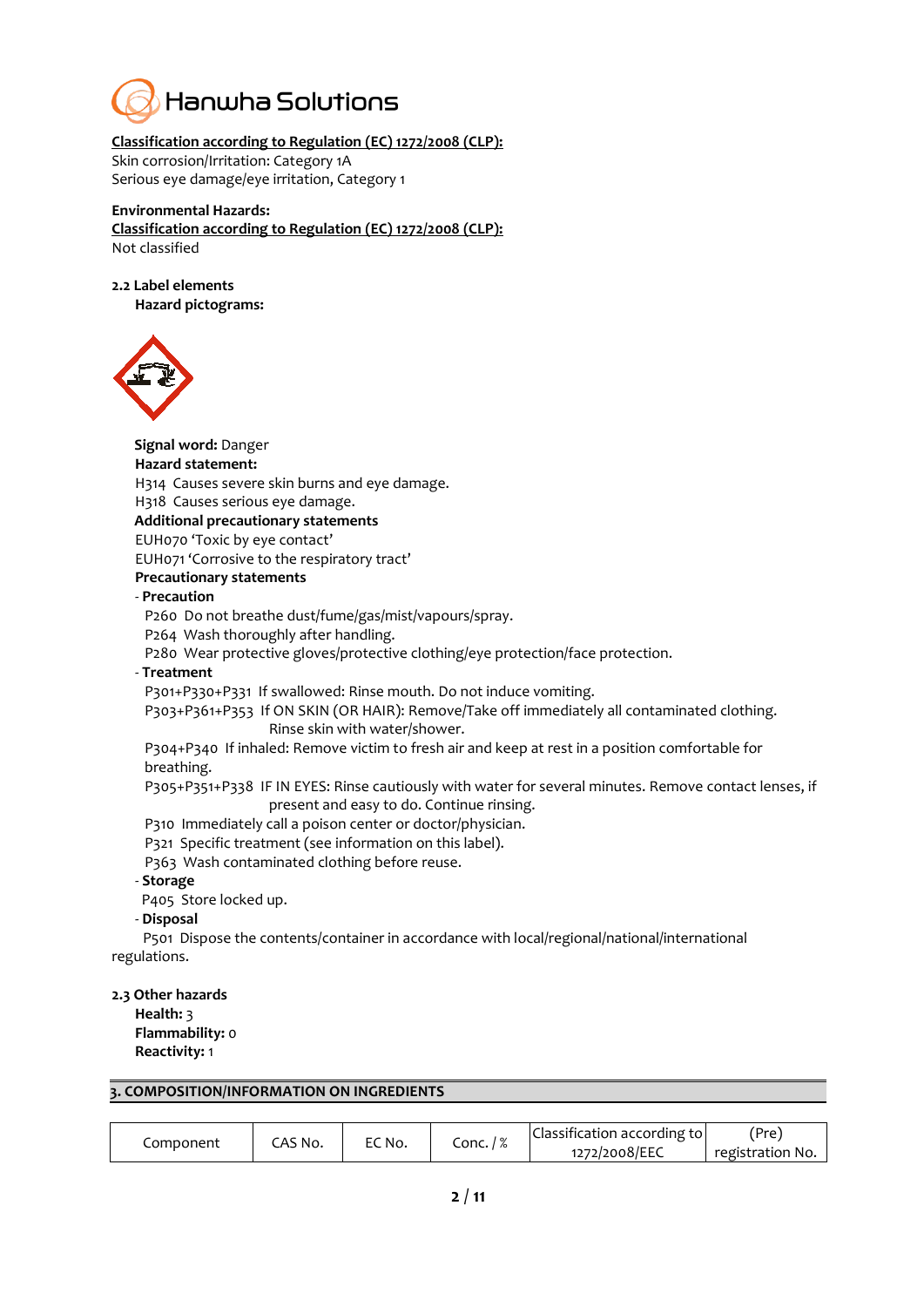

| Sodium hydroxide | 1310-73-2 | $215 - 185 - 5$ | $24.5 \approx 25.5$ | Skin Corr. 1A  | - |
|------------------|-----------|-----------------|---------------------|----------------|---|
| Water            | 7732-18-5 | 231-791-2       | 74.5 ~ 75.5         | Not classified | - |

#### ※ Specific concentration limits

| Hazard class and category                     | Concentration limit %    |
|-----------------------------------------------|--------------------------|
| Skin corrosion category1A                     | Base with $pH \geq 11,5$ |
| Serious eye damage/eye irritation, Category 1 |                          |

#### **4. FIRST AID MEASURES**

| 4.1 Description of first aid measures |                                                                                                                                                                                                              |
|---------------------------------------|--------------------------------------------------------------------------------------------------------------------------------------------------------------------------------------------------------------|
| 4.1.1. General                        |                                                                                                                                                                                                              |
| information:                          | Remove soiled or soaked clothing immediately, do not allow to dry.<br>Adhere to personal protective measures when giving first aid.<br>Clean body thoroughly (Bad, shower).                                  |
| 4.1.2. Following                      |                                                                                                                                                                                                              |
| inhalation:                           | Move to fresh air.                                                                                                                                                                                           |
|                                       | Oxygen or artificial respiration if needed.                                                                                                                                                                  |
|                                       | Call a physician immediately.                                                                                                                                                                                |
| 4.1.3. Following                      |                                                                                                                                                                                                              |
| skin contact:                         | Take off contaminated clothing and shoes immediately.                                                                                                                                                        |
|                                       | Wash off immediately with plenty of water                                                                                                                                                                    |
|                                       | Call a physician or poison control centre immediately.                                                                                                                                                       |
| 4.1.4. Following                      |                                                                                                                                                                                                              |
| eye contact:                          | Rinse immediately with plenty of water, also under the eyelids, for at least 15 minutes.<br>In the case of difficulty of opening the lids, administer an analgesic eye wash<br>(oxybuprocaine).              |
|                                       | Call a physician or poison control centre immediately.                                                                                                                                                       |
| 4.1.5. Following                      |                                                                                                                                                                                                              |
| ingestion:                            | Call a physician or poison control centre immediately.<br>If swallowed, rinse mouth with water (only if the person is conscious).<br>Do NOT induce vomiting.<br>Let plenty of water be drunk in small gulps. |

#### **4.1.5. Self-protection**

**of the first aider:** First aider: Pay attention to self-protection!

#### **4.2 Most important symptoms and effects, both acute and delay Acute effects :**

- Symptoms and effect : Serious irritation to the eyes and corrosion to the skin

#### **4.3 Indication of immediate medical attention and notes for physician**

- Ensure that medical personnel are aware of the material(s) involved and take precautions to protect themselves.

#### **5. FIRE-FIGHTING MEASURES**

#### **5.1 Extinguishing media**

- Suitable extinguishing media: Use alcohol foam, carbon dioxide, dry fire extinguisher or water spray when fighting fires involving this material.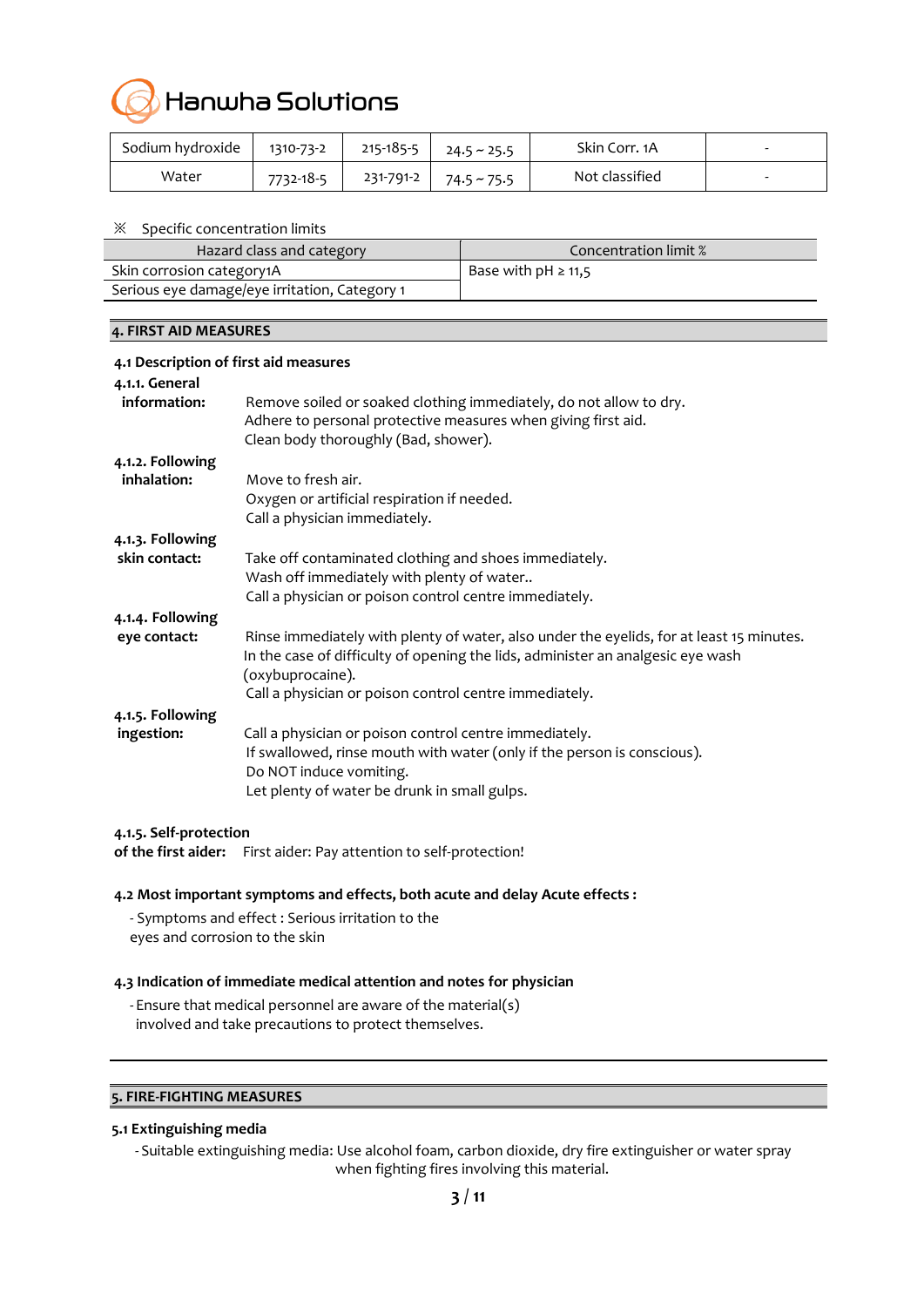

-Unsuitable extinguishing media: Not available

#### **5.2 Special hazards arising from the substance or mixture**

- Thermal decomposition products: Sodium Hydroxide fumes
- Material may produce irritating and highly toxic gases from decomposition by heat and combustion during burning
- Containers may explode when heated.
- Some of these materials may burn, but none ignite readily.
- -Non-combustible, substance itself does not burn but may decompose upon heating, then produce corrosive and/or toxic fumes.

#### **5.3 Advice for firefighters**

- Rescuers should put on appropriate protective gear.
- Evacuate area and fight fire from a safe distance.
- -Dike fire-control water for later disposal; do not scatter the material.
- Move containers from fire area if you can do it without risk.
- -Do not get water inside containers.
- Fire involving Tanks; Fight fire from maximum distance or use unmanned hose holders or monitor nozzles.
- Fire involving Tanks; Cool containers with flooding quantities of water until well after fire is out.
- Fire involving Tanks; Withdraw immediately in case of rising sound from venting safety devices or discoloration of tank.
- Fire involving Tanks; Always stay away from tanks engulfed in fire.

#### **6. ACCIDENTAL RELEASE MEASURES**

#### **6.1 Personal precautions, protective equipment and emergency procedures**

- Clean up spills immediately, observing precautions in Protective Equipment section.
- Eliminate all ignition sources.
- Stop leak if you can do it without risk.
- Do not touch damaged containers or spilled material unless wearing appropriate protective clothing.
- Cover with plastic sheet to prevent spreading.
- Please note that there are materials and conditions to avoid.-
- Avoid contact with skin, eyes and clothing.

#### **6.2 Environmental precautions**

- Prevent entry into waterways, sewers, basements or confined areas.
- Do not discharge into the drains/surface waters/groundwater. Do not discharge into the subsoil/soil.

#### **6.3 The methods of purification and removal**

- Use water spray to reduce vapors. Call for assistance on disposal.
- Neutralize the residue with a dilute solution of acetic acid.
- Absorb spillage to prevent material damage.
- Absorb spills with inert material (e.g.,dry sand or earth), then place in a chemical waste container.
- Absorb the liquid and scrub the area with detergent and water.

### **7. HANDLING AND STORAGE**

#### **7.1 Precautions for safe handling**

- Wash thoroughly after handling.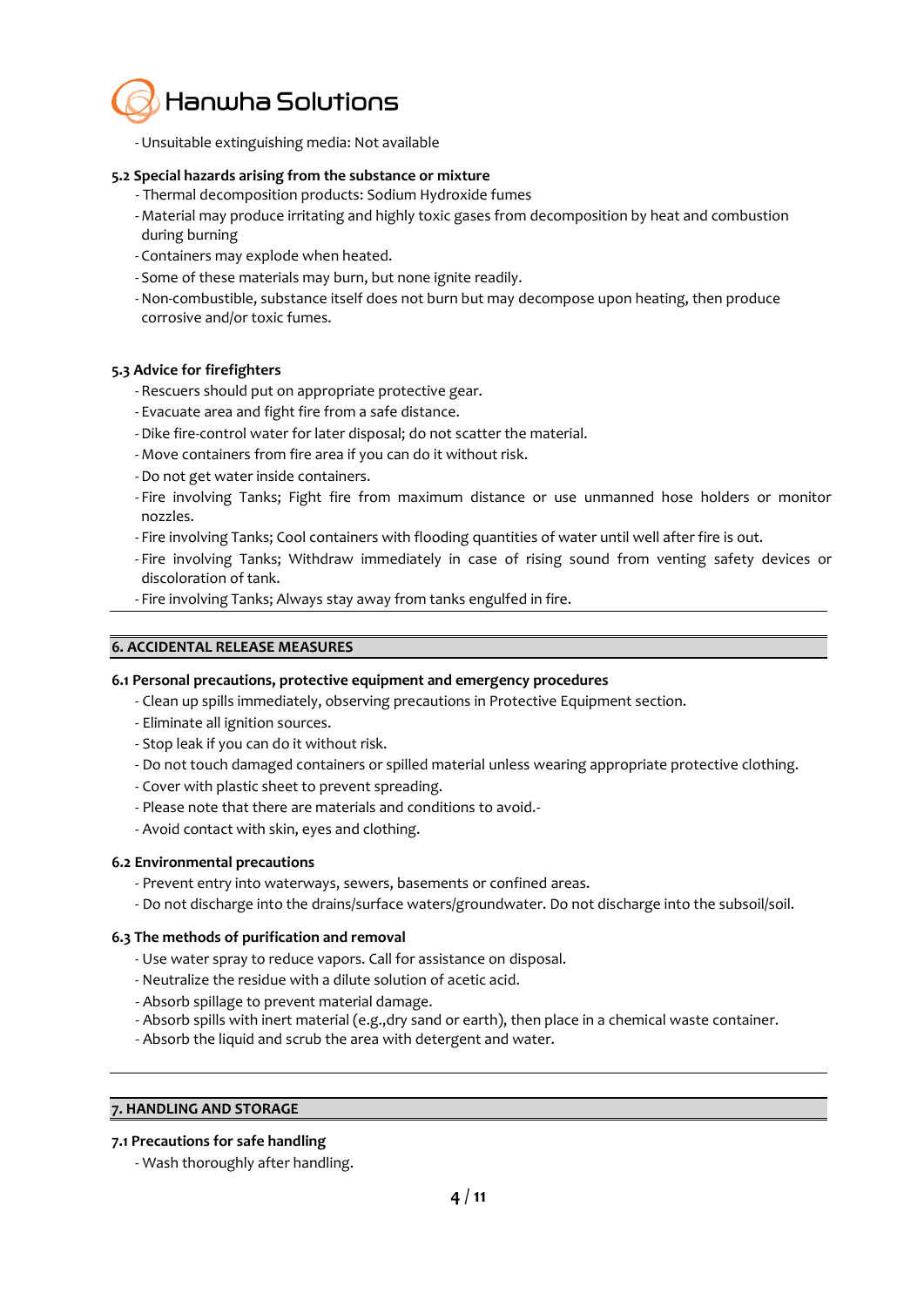

- Use only outdoors or in a well-ventilated area.
- Follow all MSDS/label precautions even after container is emptied because they may retain product residues.
- Loosen closure cautiously before opening.
- Avoid prolonged or repeated contact with skin.
- Avoid breathing vapors from heated material.
- Do not enter storage area unless adequately ventilated.
- Please note that there are materials and conditions to avoid.
- Please work with reference to engineering controls and personal protective equipment.

#### **7.2 Conditions for safe storage, including any incompatibilities**

- Store locked up.
- Keep container tightly closed.
- Do not store together with acids.
- Do not use aluminium containers. Do not use zinc containers. Do not use lead containers.
- -Use stainless steel containers. Use containers made of Polyethylene. Use rubberized containers. Use glass containers.
- Empty drums should be completely drained, properly bunged, and promptly returned to a drum reconditioner, or properly disposed of.
- Recommended storage temperature: 15 °C

#### **8. EXPOSURE CONTROLS / PERSONAL PROTECTION**

#### **8.1 Control parameters**

#### **Occupational Exposure limits**

- **ο EU regulation:**
- **-** Austria: Ceiling=2mg/m<sup>3</sup>
- **-** Bulgaria: TWA=2mg/m<sup>3</sup> , Ceiling=2mg/m<sup>3</sup>
- Czech: TWA=1mg/m<sup>3</sup> , Ceiling=2mg/m<sup>3</sup>

#### **ο U.S regulation :**

- **-** NIOSH: Ceiling=2mg/m<sup>3</sup>
- **-** OSHA: TWA=2mg/m<sup>3</sup> , Ceiling=2mg/m<sup>3</sup>
- **ο ACGIH:** Ceiling=2mg/m<sup>3</sup>
- **ο Biological exposure index:** Not available
- **ο Others:**
- Mexico: Ceiling=2mg/m<sup>3</sup>
- Philippines: TWA= 2mg/m<sup>3</sup>
- Singapore: STEL=2mg/m<sup>3</sup>
- **ο DNELs, DMELs, PNECs :**

| Exposure                 |                                   | <b>DNELs, DMELs, PNECs</b>          |                                    |                                          |                                   |                                          |                                    |                                     |                                   |                                          |                                    |                                          |
|--------------------------|-----------------------------------|-------------------------------------|------------------------------------|------------------------------------------|-----------------------------------|------------------------------------------|------------------------------------|-------------------------------------|-----------------------------------|------------------------------------------|------------------------------------|------------------------------------------|
| of<br>route<br>relevance | <b>Industrial</b>                 |                                     |                                    | Professional                             |                                   |                                          | Consumer                           |                                     |                                   |                                          |                                    |                                          |
|                          | Long<br>term,<br>Local<br>effects | Long<br>term,<br>systemi<br>effects | Short<br>term,<br>local<br>effects | Short<br>term,<br>systemi<br>c<br>effect | Long<br>term,<br>Local<br>effects | Long<br>term,<br>systemi<br>C<br>effects | Short<br>term,<br>local<br>effects | Short<br>term,<br>systemi<br>effect | Long<br>term,<br>Local<br>effects | Long<br>term,<br>systemi<br>C<br>effects | Short<br>term,<br>local<br>effects | Short<br>term,<br>systemi<br>C<br>effect |
| Human: oral              | $\overline{\phantom{a}}$          | $\overline{\phantom{0}}$            | -                                  | $\overline{\phantom{0}}$                 | $\overline{\phantom{0}}$          |                                          | $\overline{\phantom{a}}$           | $\overline{\phantom{a}}$            |                                   | $\overline{\phantom{a}}$                 | -                                  | ٠                                        |
| Human:<br>inhalation     |                                   | 1.0<br>mg/<br>m <sup>3</sup>        | -                                  | -                                        |                                   | 1.0<br>mg/<br>m <sup>3</sup>             | $\overline{\phantom{a}}$           | $\overline{\phantom{0}}$            |                                   | 1.0<br>mg/<br>m <sup>3</sup>             | -                                  | ۰                                        |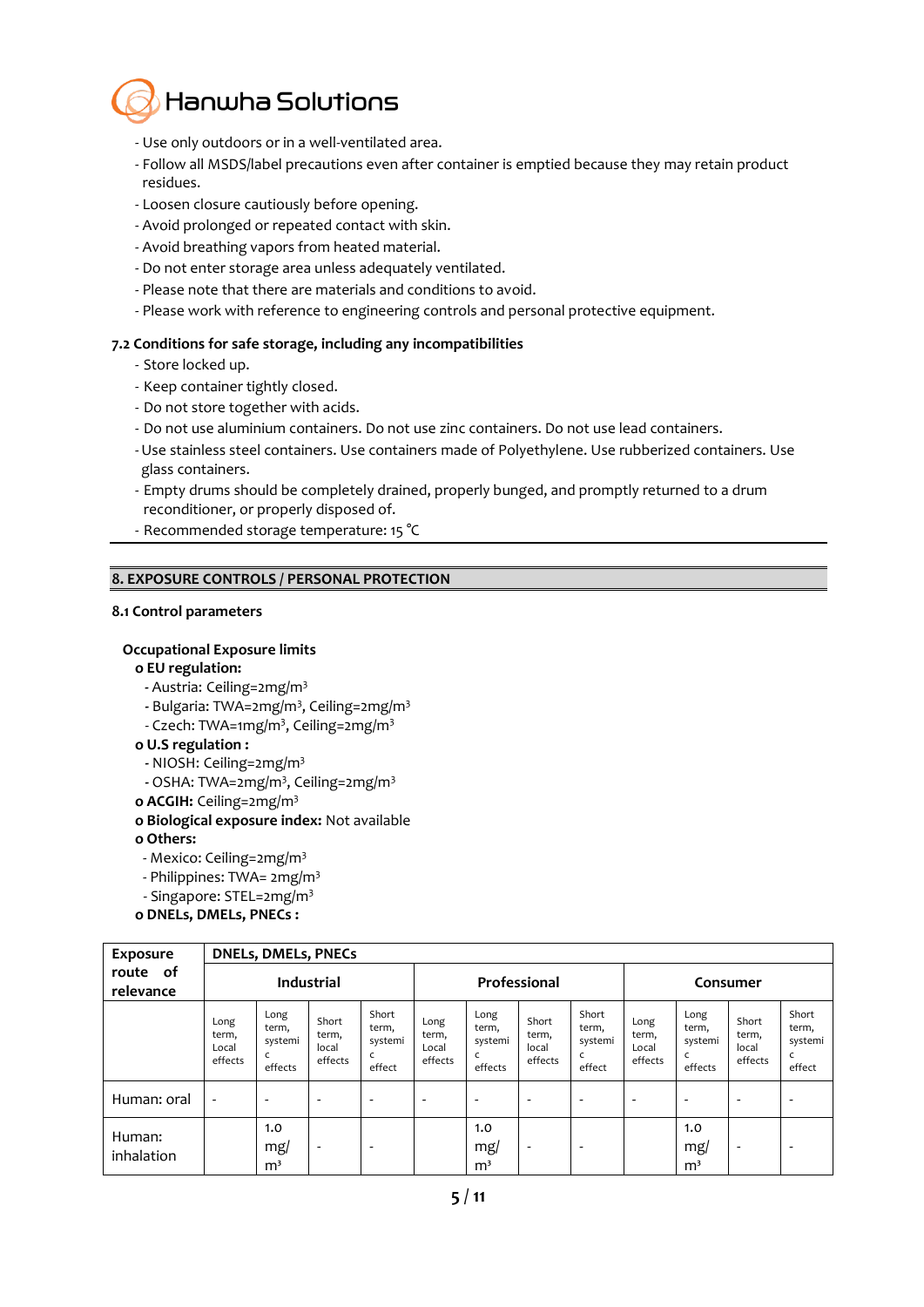

#### **8.2 Exposure controls**

#### **Appropriate engineering controls:**

- Facilities for storing or utilizing this material should be equipped with an eyewash facility and a safety shower.

-Use process enclosures, local exhaust ventilation, or other engineering controls to control airborne levels below recommended exposure limits.

#### **Individual protection measures, such as personal protective equipment:**

#### **Respiratory protection:**

- Wear European Standard EN 149 approved full or half face piece (with goggles) respiratory protective equipment when necessary.

#### **Eye protection:**

- Wear enclosed face shield safety goggles to protect from gaseous state organic material causing eye irritation or other disorder.
- An eye wash unit and safety shower station should be available nearby work place.

#### **Hand protection:**

- Wear appropriate protective gloves (PVC, Neoprene, Natural Rubber, butyl-rubber) by considering physical and chemical properties of chemicals.

#### **Body protection:**

- Wear appropriate Alkali-resistant protective clothing by considering physical and chemical properties of chemicals.

#### **9. PHYSICAL AND CHEMICAL PROPERTIES**

#### **9.1 Information on basic physical and chemical properties**

| Appearance                                     |                                   |
|------------------------------------------------|-----------------------------------|
| Description:                                   | Liquid                            |
| Color:                                         | Colourless                        |
| Odor:                                          | Odorless                          |
| Odor threshold:                                | Not available                     |
| pH:                                            | >14                               |
| Melting point/freezing point:                  | $-25^{\circ}$ C ~ $-28^{\circ}$ C |
| Initial boiling point and boiling range:       | 106°C~110°C(20%)                  |
| Flash point:                                   | Not available                     |
| <b>Evaporation rate:</b>                       | Not available                     |
| Flammability (solid, gas):                     | Not flammable                     |
| Upper/lower flammability or explosive limits : | Not available                     |
| Vapor pressure:                                | 1 mmHg $(739^{\circ}C)$           |
| Vapor density:                                 | $1.219(25^{\circ}\text{C})$       |
| <b>Relative density:</b>                       | Not available                     |
| Solubility(ies):                               | 52% (20°C), 42% (0°C)             |
| Partition coefficient: n-octanol/water :       | logKow=-3.88                      |
| Auto-ignition temperature :                    | Not auto-ignitable                |
| Decomposition temperature:                     | Not available                     |
| Viscosity:                                     | 4.0cP $(350^{\circ}C)$            |
| <b>Explosive properties:</b>                   | Not available                     |
| <b>Oxidising properties:</b>                   | Not available                     |
|                                                |                                   |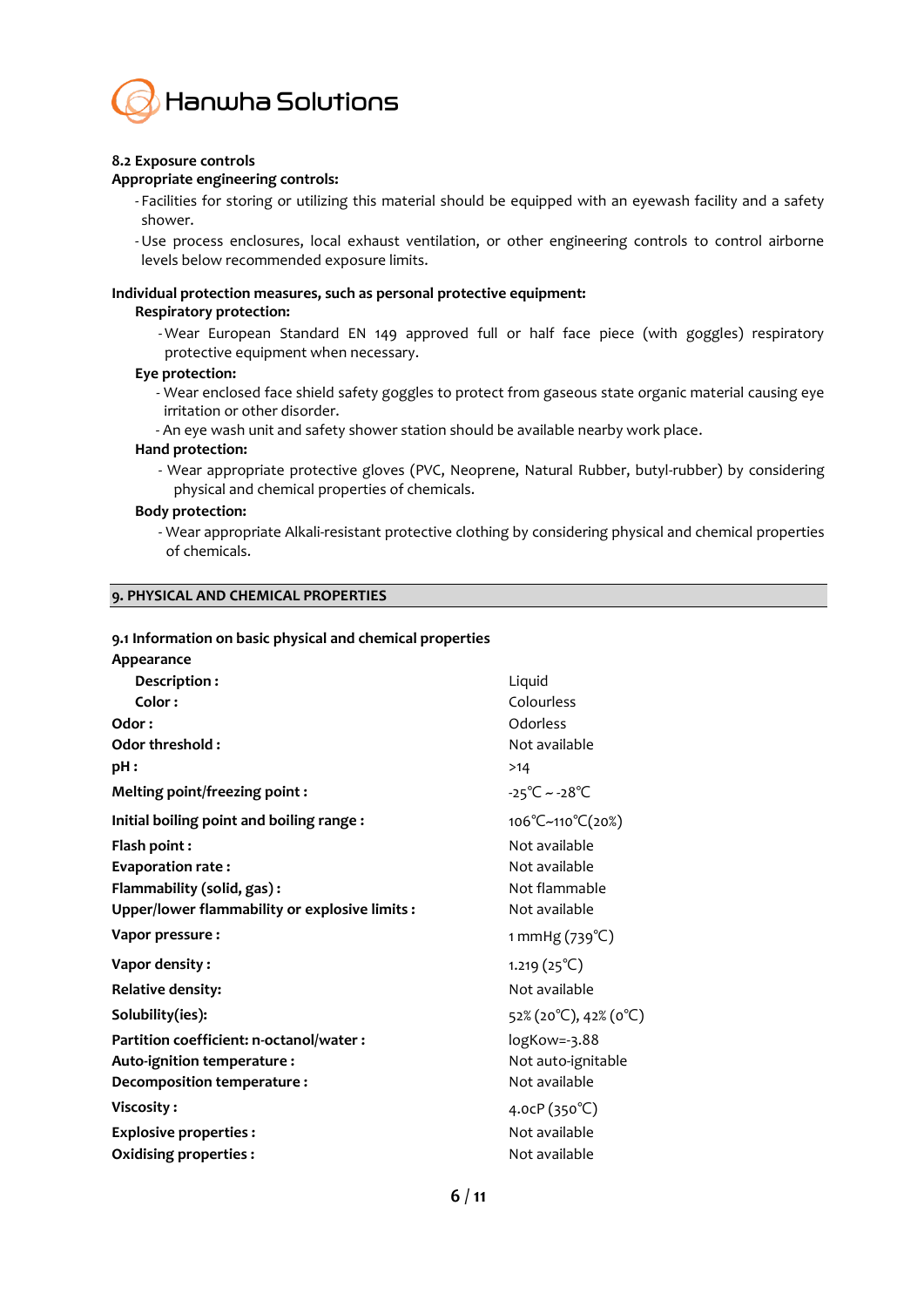

#### **Molecular weight :**  $40g/mol$

 $\mathsf{N}$ 

**10. STABILITY AND REACTIVITY**

#### **10.1 Reactivity/Chemical stability/Possibility of hazardous reactions**

- Flammable liquid and vapour.
- Catches fire spontaneously if exposed to air
- In contact with water releases flammable gas.
- May decompose at high temperatures into forming toxic gases.
- -Unstable at room temperature.
- May violently polymerize and result in fire and explosion.
- May form explosive mixtures at temperatures at or above the flashpoint.
- Reacts violently with water, giving off flammable gas which may explode.
- Containers may explode when heated.

#### **10.2 Conditions to avoid**

- Keep away from heat/sparks/open flames/hot surfaces. No smoking.
- Toxic gases may be accumulated in closed space.
- In contact with combustible materials, may ignites or exploded.

#### **10.3 Incompatible materials**

- Acetaldehyde, acids, acrolein, alleyl chroride, allyl alcohol+benzenesulfonic chrloride, allyl chloride, aluminum, ammonia+ silver nitrate, ammonium salt, benzene-1,4-diol, bromine, chloride trifluoride, chloroform, chlorohydrin, chloride sulpate, copper, metal, zinc, in aqueous solution, evolves hydrogen with metals. etc.

#### **10.4 Hazardous decomposition products**

-Oxide of nitrogen

#### **11. TOXICOLOGICAL INFORMATION**

|                                | 11.1 Information on toxicological effects                                                                                                                                                                                                                                                                                                                                                                                                                                              |  |  |  |  |
|--------------------------------|----------------------------------------------------------------------------------------------------------------------------------------------------------------------------------------------------------------------------------------------------------------------------------------------------------------------------------------------------------------------------------------------------------------------------------------------------------------------------------------|--|--|--|--|
| (a) Acute toxicity             | Not classified                                                                                                                                                                                                                                                                                                                                                                                                                                                                         |  |  |  |  |
| Oral                           | Rat, $LD_{50} = 140 \sim 340$ mg/kg<br>(Difficult to apply to classification due to low reliability.)                                                                                                                                                                                                                                                                                                                                                                                  |  |  |  |  |
| Dermal                         | Rabbit, LD <sub>50</sub> =1,350mg/kg<br>(Difficult to apply to classification due to low reliability.)                                                                                                                                                                                                                                                                                                                                                                                 |  |  |  |  |
| Inhalation                     | Not available                                                                                                                                                                                                                                                                                                                                                                                                                                                                          |  |  |  |  |
|                                | Category 1A (according to Regulation(EC) 1272/2008 (CLP))                                                                                                                                                                                                                                                                                                                                                                                                                              |  |  |  |  |
| (b) Skin Corrosion/ Irritation | Occlusive 2 hour exposure to 1% w/v aqueous solution of Sodium<br>hydroxide, produced very slight erythema in 2 animals at 1 hour reading.<br>By the 24 hours reading a well defined reaction was observed in 1 animal<br>and same very slight irritation in 2 other animals. Very slight irritation was<br>seen in 3 animals at 48,72 hours and persisted in 1 animal to day 7. Based<br>on the observations, Sodium hydroxide (E7171) is a very slight skin<br>irritant.(pH>14, 25%) |  |  |  |  |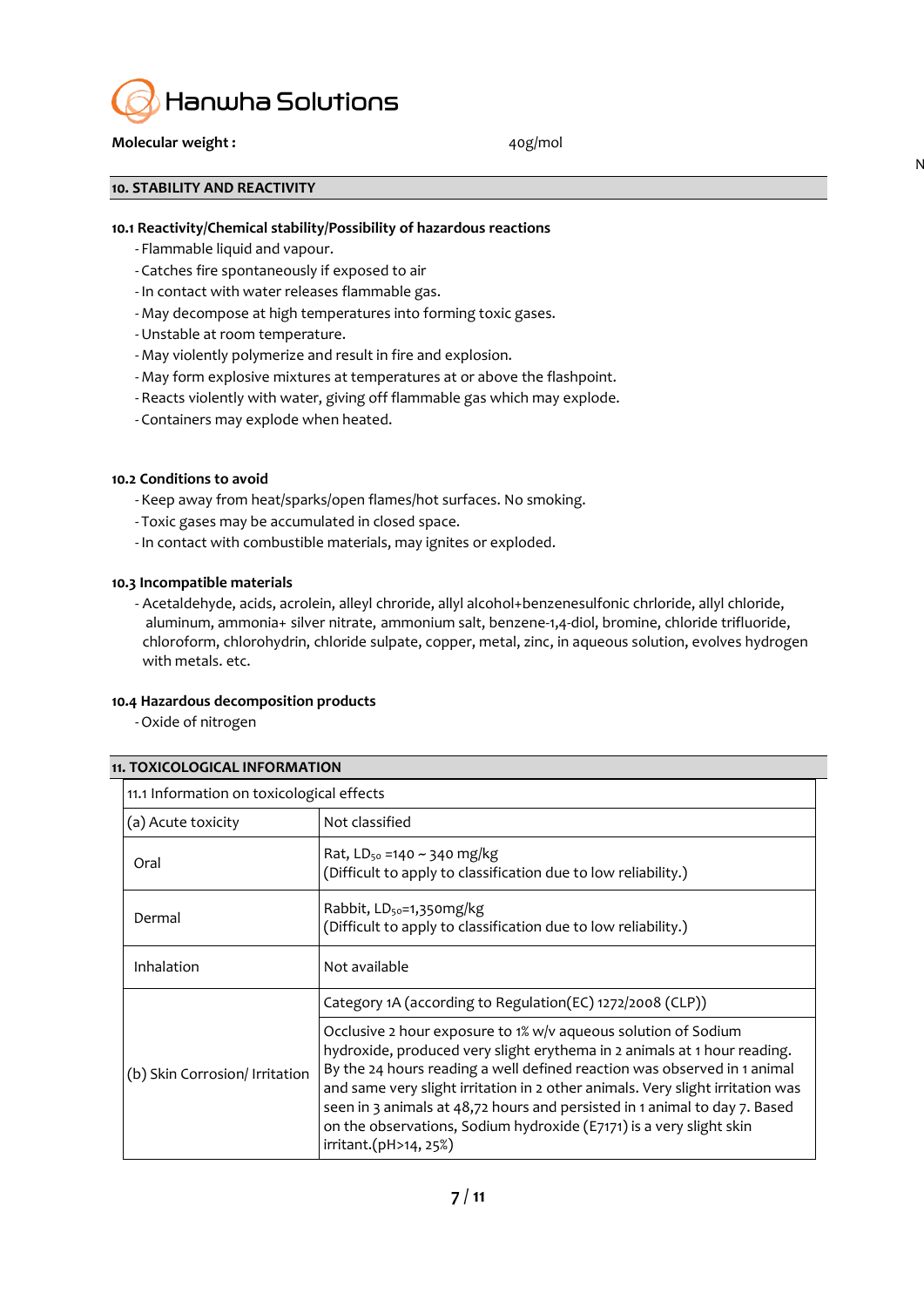

|                                                            | Category 1A(according to Regulation(EC) 1272/2008(CLP))                                                                                                                                                                                                                                                                                                                                                                                                                                                                                               |
|------------------------------------------------------------|-------------------------------------------------------------------------------------------------------------------------------------------------------------------------------------------------------------------------------------------------------------------------------------------------------------------------------------------------------------------------------------------------------------------------------------------------------------------------------------------------------------------------------------------------------|
| (c) Serious Eye Damage/<br>Irritation                      | A 2% NaOH solution caused moderate corneal injury (mean 2.0 for<br>a maximum score of 4) which covered approx. half of the cornea.<br>By 96 hours, the corneal injury had not changed<br>substantially but the area of the eye covered had been drastically reduced.<br>Severe conjunctival irritation<br>was also observed between 4 and 96 hours at this concentration.<br>(pH>14, 25%)                                                                                                                                                             |
| (d) Respiratory sensitization                              | Not available                                                                                                                                                                                                                                                                                                                                                                                                                                                                                                                                         |
|                                                            | Not classified                                                                                                                                                                                                                                                                                                                                                                                                                                                                                                                                        |
| (e) Skin Sensitization                                     | Two weeks following the last induction application, the guinea pigs in the<br>test group received a topical application of the test article to a dorsal,<br>virgin site. At the same time, the control group animals received an<br>identical dosage of the test article.<br>Observations of irritation and other effects were recorded 7 and 24 hours<br>after each induction application and 7, 24 and 48 hours following the<br>challenge application. This test article is not a sensitizer in guinea pigs,<br>under the conditions of this test. |
| (f) Carcinogenicity                                        | IARC, NTP, OSHA, ACGIH, EU Regulation 1272/2008: Not classified                                                                                                                                                                                                                                                                                                                                                                                                                                                                                       |
|                                                            | Not classified                                                                                                                                                                                                                                                                                                                                                                                                                                                                                                                                        |
| (g) Mutagenicity                                           | In vitro: Ames reversion test (S. typhimurium) with/ without metabolic<br>activation: Negative<br>In vitro : DNA repair test(E. coli) with/ without metabolic activation:<br>Negative<br>In vitro : Chromosome aberration test (Chinese hamster ovary (CHO) K1<br>cells) without metabolic activation: Negative, with metabolic activation:<br>Positive, probably due to formation of clastogenic breakdown products of<br>S9<br>In vivo: Micronucleus test (Mouse bone-marrow cells): Negative                                                       |
| (h) Reproductive toxicity                                  | Not available                                                                                                                                                                                                                                                                                                                                                                                                                                                                                                                                         |
|                                                            | Not available                                                                                                                                                                                                                                                                                                                                                                                                                                                                                                                                         |
| (i) Specific target organ<br>toxicity (single exposure)    | The inhalation of aerosols of 5 % NaOH by a 25-year-old women resulted in<br>irreversible obstructive lung injury after working for one day in a poorly<br>ventilated room but difficult to apply to classification due to low reliability.                                                                                                                                                                                                                                                                                                           |
| (j) Specific target organ<br>toxicity (repeat<br>exposure) | Not available                                                                                                                                                                                                                                                                                                                                                                                                                                                                                                                                         |
| (k) Aspiration Hazard                                      | Not available                                                                                                                                                                                                                                                                                                                                                                                                                                                                                                                                         |

| <b>12. ECOLOGICAL INFORMATION</b> |                                                                                                                                                  |  |  |  |  |
|-----------------------------------|--------------------------------------------------------------------------------------------------------------------------------------------------|--|--|--|--|
| 12.1 Toxicity                     | Not classified                                                                                                                                   |  |  |  |  |
| Acute toxicity                    | Fish: 96hr LC5 <sub>50</sub> (Gambusia affinis)=125mg/L<br>Crustacean: 48hr EC <sub>50</sub> (Ceriodaphnia sp.)=40.4mg/L<br>Algae: Not available |  |  |  |  |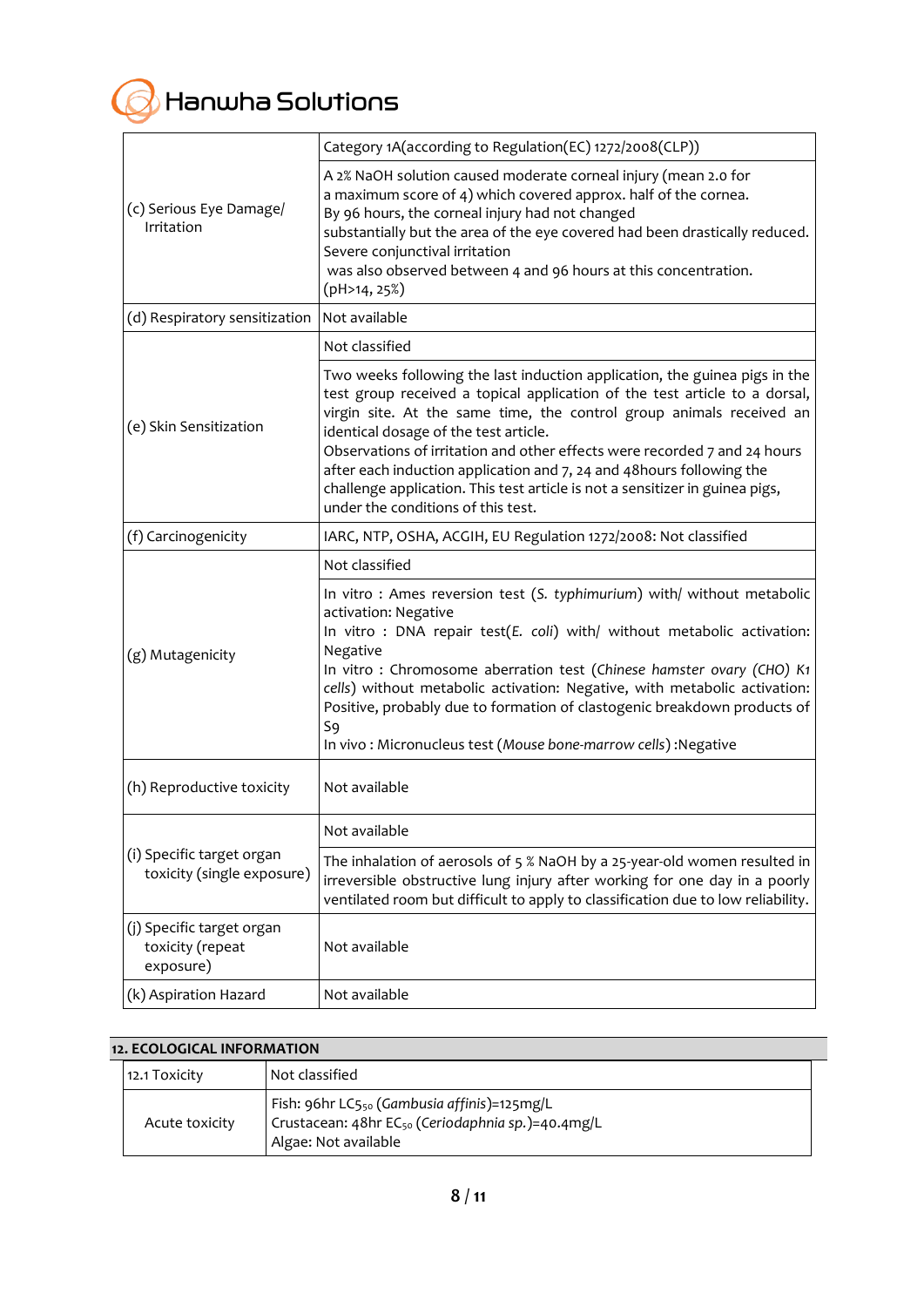## Hanwha Solutions

| Chronic toxicity                              | Not classified                                                                                                                                 |  |
|-----------------------------------------------|------------------------------------------------------------------------------------------------------------------------------------------------|--|
| 12.2 Persistence and<br>degradability         | Persistence: Not available<br>Degradability: Not available                                                                                     |  |
| 12.3 Bioaccumulative<br>potential             | Bioaccumulation: Not available<br>Biodegradation: Not available                                                                                |  |
| 12.4 Mobility in soil                         | Not available                                                                                                                                  |  |
| 12.5 Results of PBT<br>and vPvB<br>assessment | NaOH does not fulfill the criteria for persistency, bioaccumulation and toxicity.<br>Therefore NaOH is not considered a PBT or vPvB substance. |  |
| 12.6 Hazardous to<br>the ozone<br>layer       | Not classified                                                                                                                                 |  |
| 12.7 Other adverse<br>effects                 | Not available                                                                                                                                  |  |

#### **13. DISPOSAL CONSIDERATIONS**

#### **13.1 Waste treatment methods**

**Waste disposal according to directive 2008/98/EC, covering waste and dangerous waste.**

#### **13.1.1 Product/Packaging disposal:**

List of proposed waste codes/waste designations in accordance with EWC. Waste must be disposed of in line with local regulations. Waste codes should be assigned by the user, preferably in discussion with the waste disposal authorities. For recycling, consult manufacturer

#### **13.1.2 Waste treatment-relevant information:**

Waste must be disposed of in accordance with directive 2008/98/EC.

#### **13.1.3 Sewage disposal-relevant information:**

Release to the environment or sewage system is prohibited. Must be treated as hazardous waste.

#### **13.1.4 Other disposal recommendations:**

Handle contaminated packages in the same way as the substance itself. Solutions with high pH-value must be neutralized before discharge. Neutralise with acid.

#### **14. TRANSPORT INFORMATION**

**14.1 UN No. :** 1824

#### **14.2 UN Proper shipping name:** SODIUM HYDROXIDE, SOLUTION

#### **14.3 Transport Hazard class**

ADR: 8 IMDG: 8 ICAO/IATA: 8 RID: 8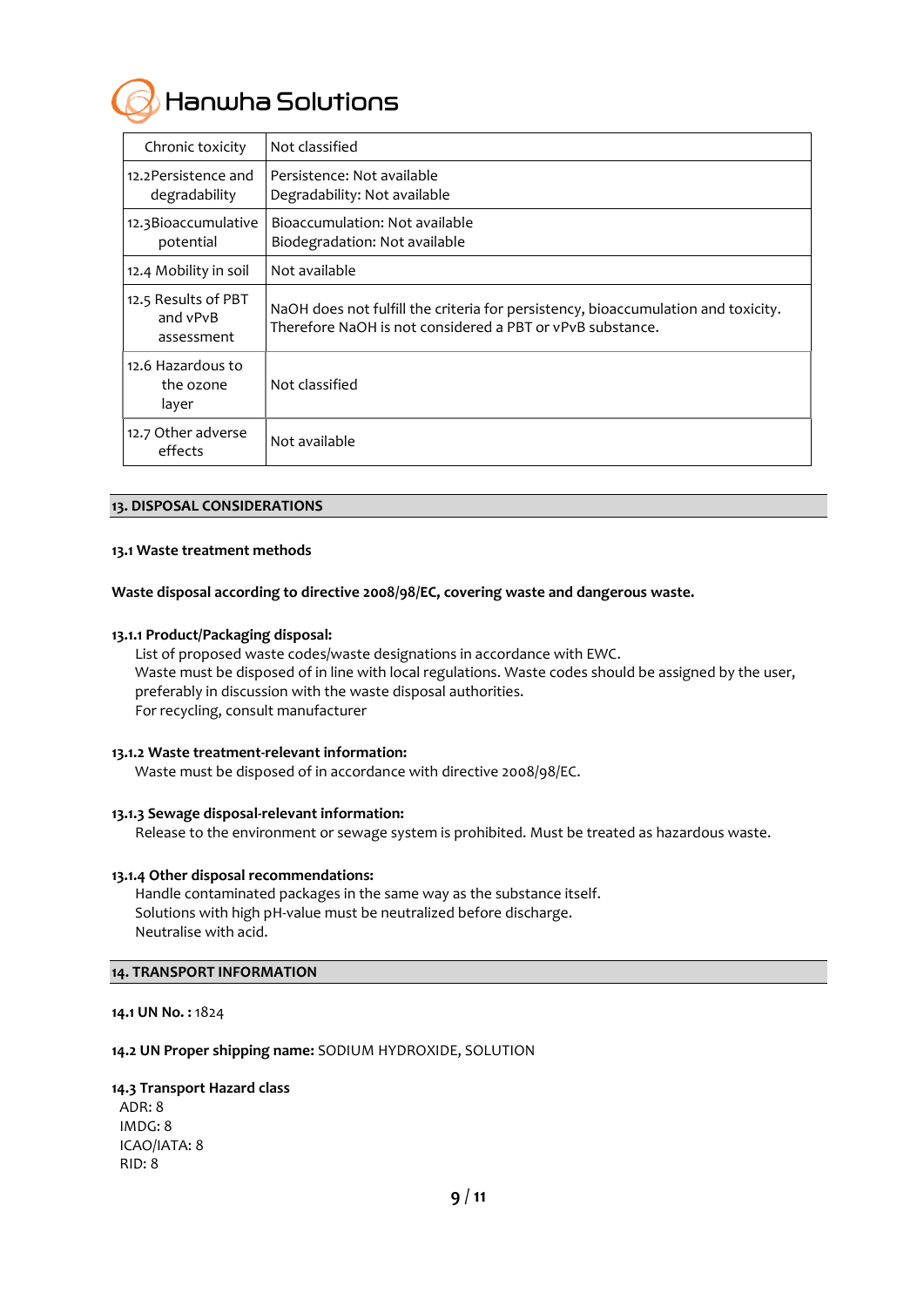

- **14.4 Packing group: II**
- **14.5 Environmental hazards:** Not applicable
- **14.6 Special precautions for user in case of fire:** F-A **in case of leakage:** S-B

#### **15. REGULATORY INFORMATION**

**15.1 Safety, health and environmental regulation/legislation specific for the substance or mixture**

**Tactile warnings :** Danger **EU Regulatory Information EU classification EU 1272/2008(CLP) Classification:** Skin Corr. 1A  **Risk phrases:** H314  **Safety phrases:** P280, P260, P264, P310, P363, P321, P405, P304+P340, P305+P351+P338, P303+P361+P353  **EU SVHC list**: Not regulated **EU Authorization list**: Not regulated **EU Restriction list**: Not regulated  **Waste Framework Directive 2008/98/EC:** Hazardous waste

#### **Foreign Inventory Status**

- Korea management information: Existing Chemical Substance : Phase-in substance subject to registration (KE-31487), Toxic Chemical(97-1-136)

- **-** U.S.A management information: Section 8(b) Inventory (TSCA): Present
- Japan management information: Existing and New Chemical Substances (ENCS): ((1)-410, (2)-1972)
- **-** China management information: Inventory of Existing Chemical Substances (IECSC): Present (27689)
- **-** Canada management information: Domestic Substances List (DSL): Present
- Australia management information: Australian Inventory of Chemical Substances (AICS): Present
- New Zealand management information: New Zealand Inventory of Chemicals (NZIoC): HSNO Approval: HSR001547
- Philippines management information: Philippine Inventory of Chemicals and Chemical Substances (PICCS):present

#### **15.2 Chemical safety assessment :**

For this substance a chemical safety assessment has been carried out.

#### **16. OTHER INFORMATION**

Product safety data sheet for prepared in accordance with Regulation (EU) 1272/2008 **16.1 Indication of changes:** Preparation date: June 20, 2016 Version: 4 Revision date: July 15, 2020

#### **16.2 Key literature reference and sources for data:**

National Chemicals Information System; http://ncis.nier.go.kr/ncis/ Pubchem: http://pubchem.ncbi.nlm.nih.gov/ AKRON: http://ull.chemistry.uakron.edu/erd/ IARC Monographs on the Evaluation of Carcinogenic Risks to Humans; http://monographs.iarc.fr